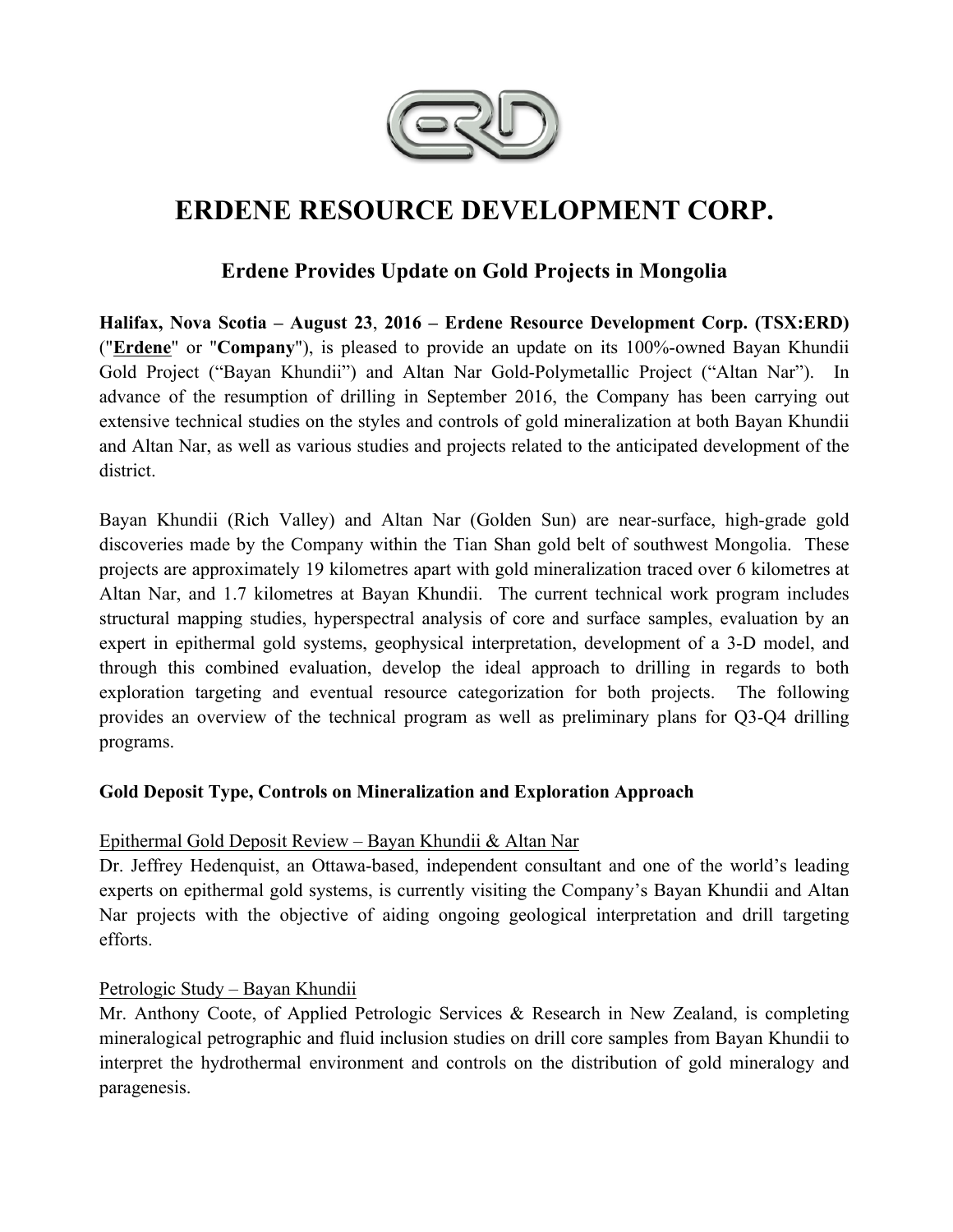## Structural Analyses – Bayan Khundii & Altan Nar

Dr. Stefan Kruse, an experienced structural geologist with Terrane Geoscience Inc., recently spent 12 days on site at Bayan Khundii and Altan Nar to determine the principal structural controls and geometry of the mineralized systems. Dr. Kruse's final report is expected during the third quarter.

## Hyperspectral Alteration Study – Bayan Khundii & Altan Nar

Ms. Khashagerel Bat-Erdene and Mr. Imants Kavalieris of Plus Minerals LLC, who specialize in alteration studies of epithermal and porphyry systems, recently completed field and drill core evaluations at Bayan Khundii and Altan Nar to identify alteration zonation within the hydrothermal systems that can assist with future drill targeting. Mr. Kavalieris has extensive experience in Mongolia, including exploration and delineation of the Oyu Tolgoi copper-gold porphyry deposit.

## Modeling – Bayan Khundii

Terrane Geoscience Inc. is completing a 3-D model of the Bayan Khundii mineralized zones to assist with drill targeting. The model will incorporate all geological, drilling, structural, spectral, geochemical and geophysical data.

## Geophysical Data Processing and Quality Control – Bayan Khundii & Altan Nar

Mr. Chet Lide of Zonge International has completed data processing and quality control analysis of all magnetic and induced polarization (IP) data from both Bayan Khundii and Altan Nar.

## Drill Design Assessment – Bayan Khundii

RungePincockMinarco Limited has been contracted to provide an independent review of all results to date with an objective of recommending optimal drill hole spacing in advance of future resource definition drilling at Bayan Khundii.

## **Permitting and Pre-Development Studies**

The Tsenkher Nomin (Altan Nar) and Khundii (Bayan Khundii) licenses are both in year 7 of a 12 year term for an exploration license. The following studies are being conducting in order to support future scoping and/or feasibility-level studies and an eventual mining license application at both Altan Nar and Bayan Khundii.

## Environmental Baseline Study – Bayan Khundii & Altan Nar

Eco-Trade LLC, a Mongolian environmental consulting company, is completing an environmental baseline study for the Bayan Khundii and Altan Nar projects.

## Paleontological and Archeological Review – Bayan Khundii & Altan Nar

Dr. Ariunchimeg Ya. led a research team from the Academy of Sciences Paleontology and Geology Institute who carried out surveys on both the Khundii (Bayan Khundii) and Tsenkher Nomin (Altan Nar) licenses. It was concluded there are no hindrances to exploration continuing; no paleontological relicts were identified in any of the units present within the Khundii license area;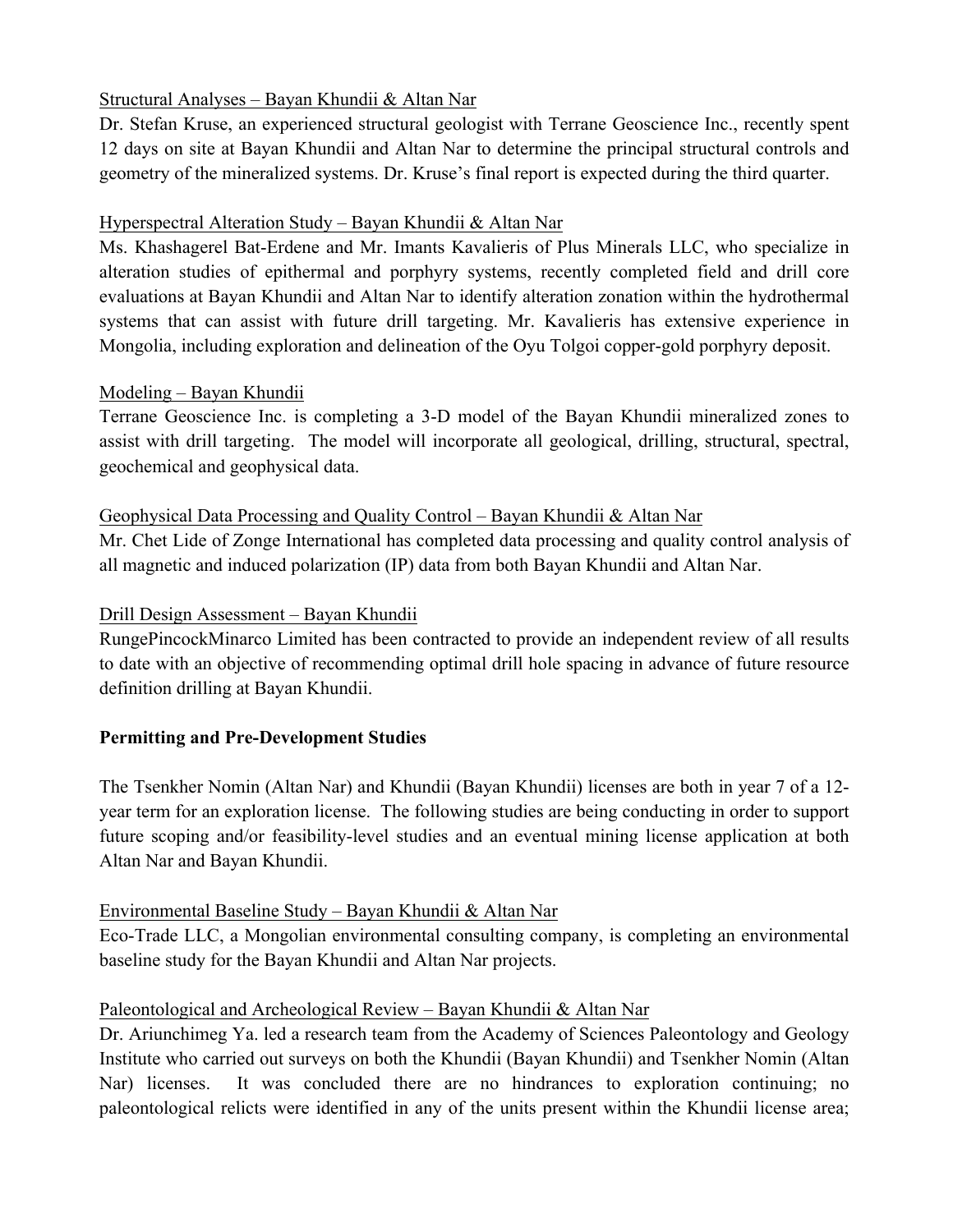and within the Tsenkher Nomin license area only gastropod residue was identified in the southwest corner of the license within Carboniferous sediments.

Professor Batsaikhan Z. of the Department of Anthropology of College and Sciences at the National University of Mongolia led the archeological study. It was concluded that due to the isolation and climatic conditions, the area was not suitable for sustained human settlement. No archeological artifacts were identified and therefore there is no hindrance to carrying out exploration or mining.

#### Hydrogeologic Study – Bayan Khundii & Altan Nar

The Company contracted Okhi-Us LLC, an experienced Mongolian hydrogeological consulting firm, to complete a preliminary hydrogeologic study in the vicinity of the Altan Nar and Bayan Khundii projects. Although a water resource was previously defined in association with a study of the Company's Zuun Mod molybdenum-copper deposit, 35 km to the east of Bayan Khundii, this program is targeting basins more proximal to the current target areas. Initial surveying and water testing has identified two areas that will now be the subject of geophysical surveying and drilling to determine water volume, recharge and quality.

## **Project Plans (Q3-Q4 2016)**

The results of the various studies will be evaluated by Erdene's technical team with additional exploration and drilling programs designed accordingly. Details of this evaluation and resulting programs will be announced once final. Drilling is set to resume at Bayan Khundii in September, and is expected to continue throughout the fourth quarter and will include a drill program at Altan Nar. A review of the Company's Altan Arrow high-grade discovery (situated on the Khundii licence, 3.5 kilometres north of Bayan Khundii) is also planned.

## **Regional Exploration in Southwest Mongolia**

The Company continues to evaluate copper-gold opportunities throughout the Edren Terrane of Southwest Mongolia through its alliance with Teck Resources Limited ("Teck"). Field evaluations are currently underway focused on geochemical surveys and satellite interpretation. Erdene closed a non-brokered private placement with Teck in June 2016 to fund the regional exploration program. Since 2013, Teck has subscribed for \$2.5 million in Erdene shares and owns 10.8% of Erdene's issued and outstanding common shares. The Company's Bayan Khundii and Altan Nar projects are excluded from the Teck alliance.

## **About the Bayan Khundii Gold Project**

In Q2-2015, Erdene conducted an initial exploration program on the southern portion of the Company's 100%-owned Khundii license in southwest Mongolia. This reconnaissance work led to the discovery of the Bayan Khundii, low sulphidation epithermal gold prospect. Gold mineralization at Bayan Khundii has been identified over a 1.7 kilometre trend, with detailed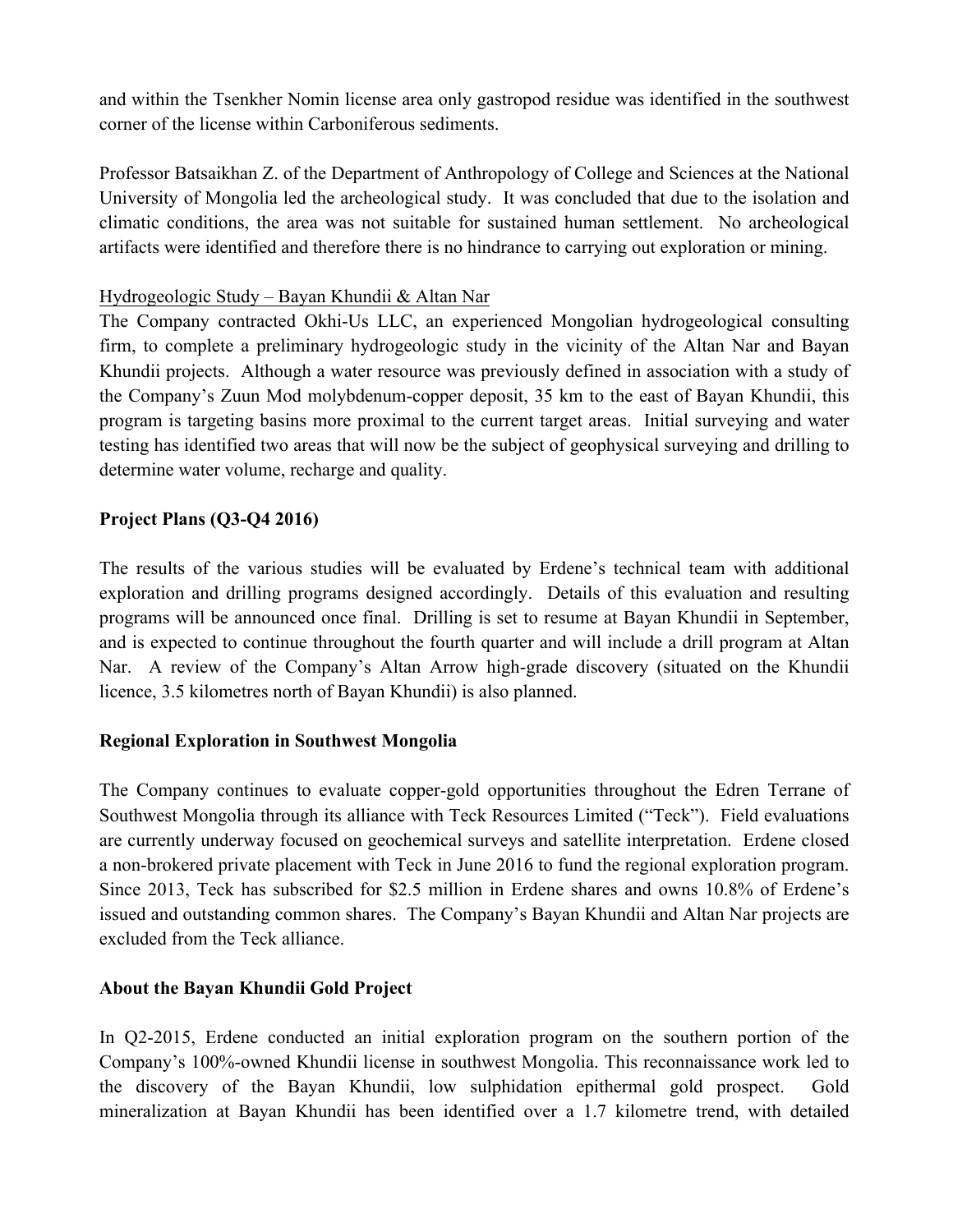exploration only taking place over a 500 metre by 350 metre zone in the southwest prospect area, where the Company's Q4-2015 and Q2-2016 drill programs have focused. Visible gold was observed in multiple drill holes and results include several high-grade intersections within a series of parallel structures exposed at surface. Results include up to 35 metres of 5.9 g/t gold in hole BKD-10 from surface to the bottom of the hole (including 12 metres of 16.2 g/t gold), and 63 metres of 5.3 g/t gold in hole BKD-17 starting at 50 metres. Drill results and program details are included in Erdene's press releases (click here for link).

In Q1-2016, the Company concluded preliminary metallurgical test work at Bayan Khundii, indicating that gravity concentration and cyanidation of the gravity tails yielded very good overall gold recoveries for both high-grade and low-grade composites; 99% gold recovery from the highgrade composite (24.9 g/t gold) and 92% gold recovery from the low-grade composite (0.7 g/t gold). The license has a 2% net smelter returns royalty ("NSR Royalty") in favour of Sandstorm Gold Ltd. with a buy-back option to reduce the NSR Royalty to 1%.

#### **About the Altan Nar Gold-Polymetallic Project**

Discovered in 2011, the Company's Altan Nar gold-polymetallic project (19 kilometres northwest of Bayan Khundii) hosts a total of 18 mineralized (gold, silver, lead and zinc) target areas within a 5.6 kilometre by 1.5 kilometre mineralized corridor. Two of the early discoveries, Discovery Zone ("DZ") and Union North ("UN"), are the most advanced targets, hosting wide zones of high-grade, near-surface mineralization over variable widths (up to 53 metres apparent width) averaging in excess of 1 g/t gold, including intervals up to 19 metres averaging 5.8 g/t gold (7.8 g/t gold equivalent\*). The DZ and UN targets were the focus of an initial National Instrument 43-101 resource estimate released by the Company in Q1-2015. Altan Nar remains at an early stage of exploration with only shallow, detailed drilling of DZ and UN with the remaining 16 targets either undrilled or scout-drilled, and are considered by the Company to have good potential for hosting additional resources. The license has a 2% NSR Royalty in favour of Sandstorm Gold Ltd. with a buy-back option to reduce the NSR Royalty to 1%.

\*Gold equivalent has been used to express the combined value of gold, silver, lead and zinc at Altan Nar as a percentage of gold, and is provided for illustrative purposes only. No allowances have been made for recovery losses that may occur should mining eventually result. Calculations use metal prices of US \$1200/oz gold, \$18/oz silver, and \$0.90/lb for lead and zinc.

#### **Qualified Person and Sample Protocol**

Michael MacDonald, P.Geo. (Nova Scotia), Director of Exploration for Erdene, is the Qualified Person as that term is defined in National Instrument 43-101 and has reviewed and approved the technical information contained in this news release. All samples have been assayed at SGS Laboratory in Ulaanbaatar, Mongolia. In addition to internal checks by SGS Laboratory, the Company incorporates a QA/QC sample protocol utilizing prepared standards and blanks.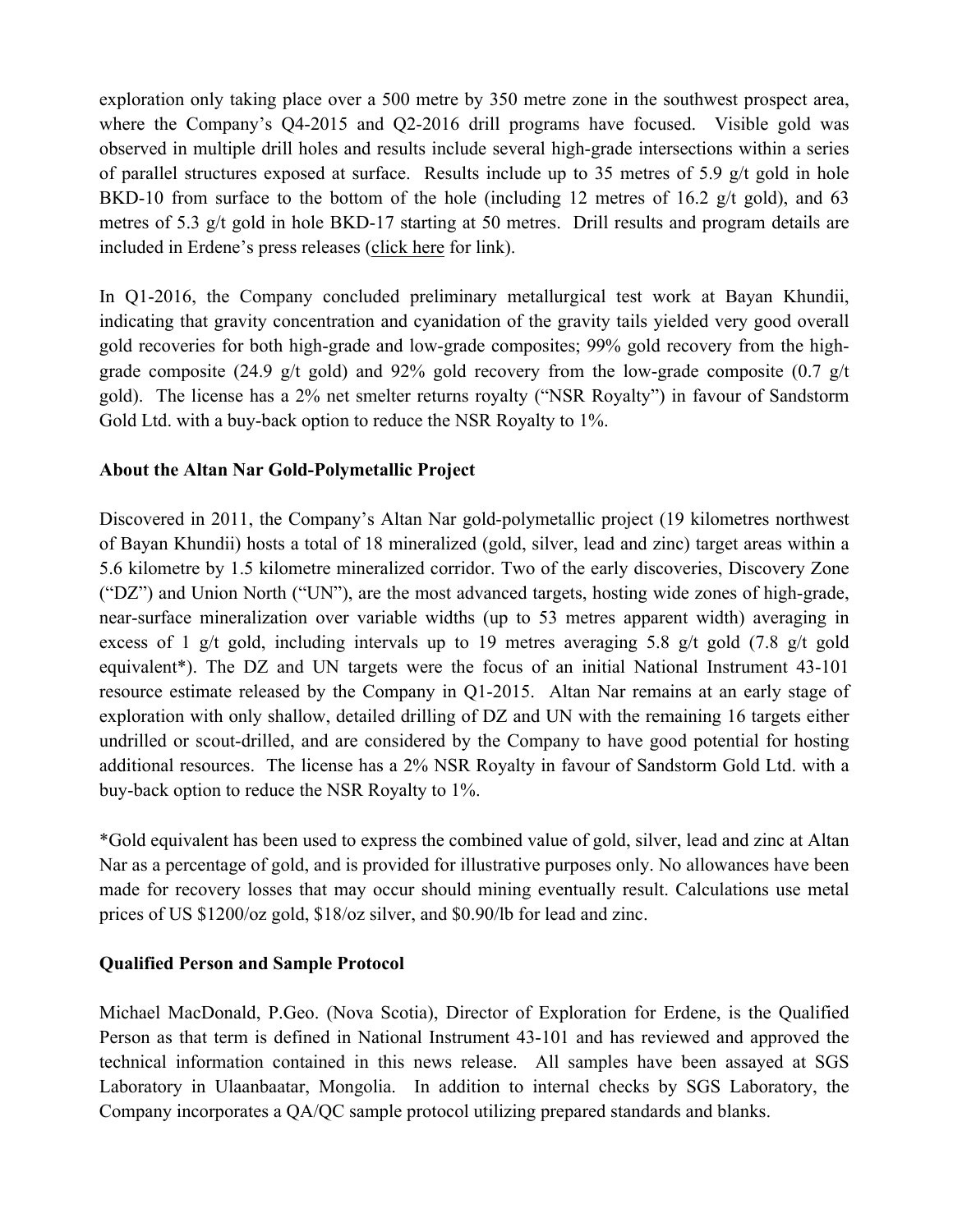Erdene's sampling protocol for drill core consisted of collection of samples over 1 metre or 2 metre intervals (depending on the lithology and style of mineralization) over the entire length of the drill hole, excluding minor post-mineral lithologies and un-mineralized granitoids. Sample intervals were based on meterage, not geological controls or mineralization. All drill core was cut in half with a diamond saw, with half of the core placed in sample bags and the remaining half securely retained in core boxes at the Company's Bayan Khundii exploration camp. All samples were organized into batches of 20 samples including a commercially prepared standard and blank. Sample batches were periodically shipped directly to SGS in Ulaanbaatar via Erdene's logistical contractor, Monrud Co. Ltd.

## **About Erdene**

Erdene Resource Development Corp. is a Canada-based resource company focused on the acquisition, exploration, and development of base and precious metals in underexplored and highly prospective Mongolia. In addition to Bayan Khundii and Altan Nar, the Company has two other exploration licenses and a mining license in southwest Mongolia. Other deposits and prospects within these licences include Khuvyn Khar – an early-stage, copper-silver porphyry project with multiple drill targets and significant copper intersections; Nomin Tal – a narrow, high grade coppergold discovery, Zuun Mod – a large molybdenum-copper porphyry deposit; and Altan Arrow – an early-stage, high-grade, gold-silver project. In addition to the above properties, the Company has an Alliance with Teck Resources Limited on regional, copper-gold exploration in the prospective Trans Altay region of southwest Mongolia. For further information on the Company, please visit www.erdene.com. Erdene has 121,125,992 issued and outstanding common shares and a fully diluted position of 134,432,906 common shares.

#### **Forward-Looking Statements**

Certain information regarding Erdene contained herein may constitute forward-looking statements within the meaning of applicable securities laws. Forward-looking statements may include estimates, plans, expectations, opinions, forecasts, projections, guidance or other statements that are not statements of fact. Although Erdene believes that the expectations reflected in such forwardlooking statements are reasonable, it can give no assurance that such expectations will prove to have been correct. Erdene cautions that actual performance will be affected by a number of factors, most of which are beyond its control, and that future events and results may vary substantially from what Erdene currently foresees. Factors that could cause actual results to differ materially from those in forward-looking statements include market prices, exploitation and exploration results, continued availability of capital and financing and general economic, market or business conditions. The forward-looking statements are expressly qualified in their entirety by this cautionary statement. The information contained herein is stated as of the current date and is subject to change after that date. The Company does not assume the obligation to revise or update these forward-looking statements, except as may be required under applicable securities laws.